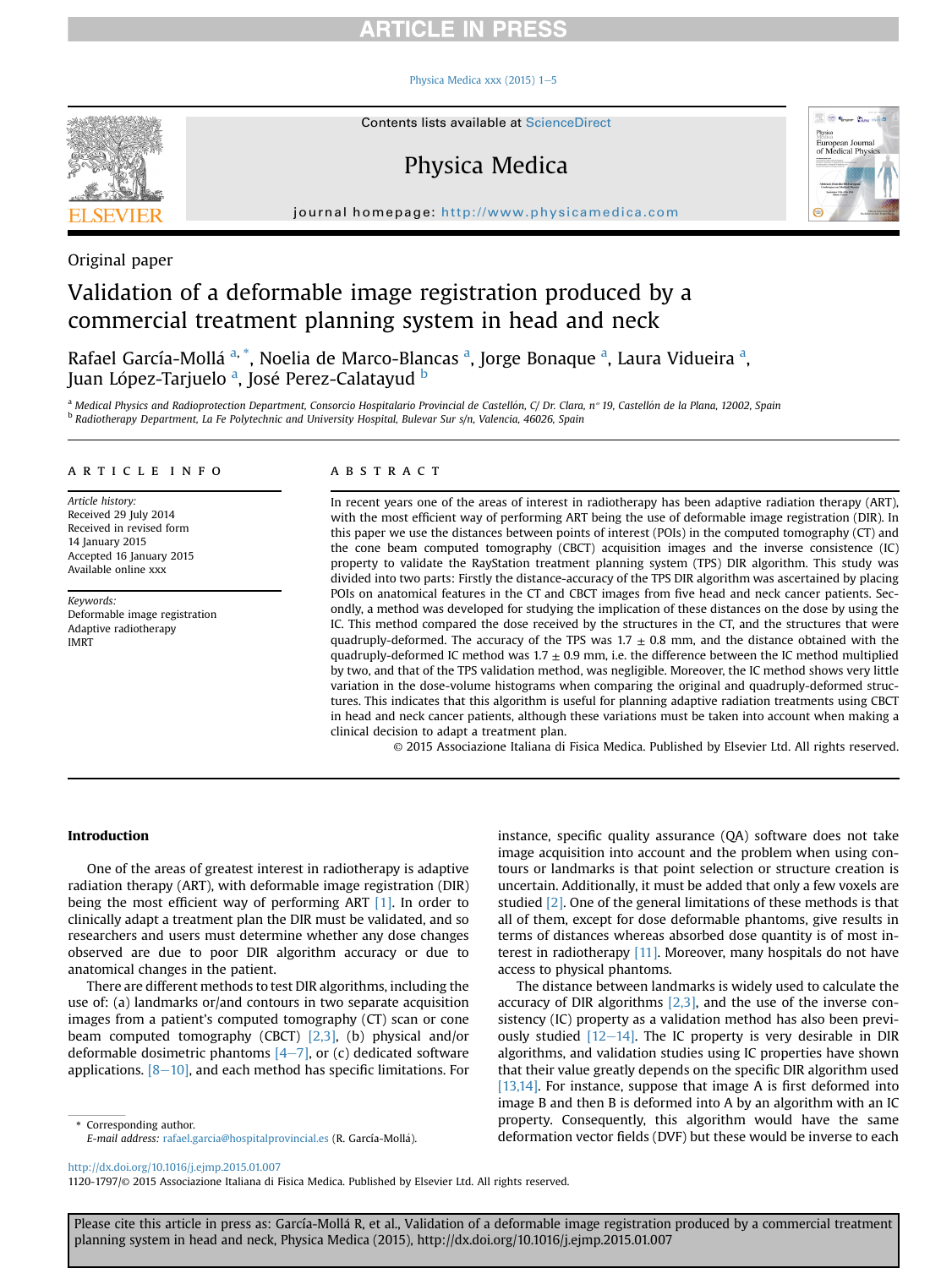other. In this case, if the structures/regions of interest (ROIs) are mapped from image A to image B using the first DVF ( $DVF_1$ ) and later mapped back from B to A with the second DVF (DVF2), both the original and the doubly-deformed structures should theoretically be equal.

In this study, we use the distances between points of interest (POIs) in the CT and CBCT acquisition images and the IC property to validate a the RayStation's treatment planning system (TPS) DIR algorithm (v.4.0.1.4, RaySearch Laboratories AB, Stockholm, Sweden) [\[12\]](#page-4-0). This study was divided into two parts: firstly, the distance-accuracy of the TPS hybrid DIR algorithm was ascertained by placing POIs on anatomical features in CT and CBCT acquisition images obtained for head and neck cancer patients, and the distances from these POIs mapped from the CBCT to CT were measured. Secondly, a new method was developed for studying the implication these distances have on the absorbed dose in distinct anatomical regions, by using the IC property of the DIR algorithm to compare the absorbed dose received by the structures contoured in the CT by the physician, and the structures which were quadruplydeformed by the hybrid DIR algorithm.

#### Materials and methods

#### DIR algorithms

The RayStation TPS has two DIR algorithms: the first one is the hybrid DIR which is based on a mathematical formula in which the registration is a non-linear optimization problem. The objective function is composed of four terms: 1) to maintain image similarity, 2) to keep the image grid smooth and invertible, 3) to keep the deformation anatomically reasonable when structures are present, and 4) a penalty term when structures are used. The second algorithm is the structure-based DIR that is based entirely on controlling the ROI and POI regions which are created within the planning CT (pCT) and CBCT. This study is focussed on validating the hybrid DIR algorithm because our aim was to validate the use of adaptive radiation using CBCT in an efficient way. It should be noted that although the invertibility condition of the vector field is assured with the hybrid RayStation algorithm (term 2 of the objective function), this does not mean that the IC property is met.

#### Patient anatomic data

For this study we selected five head and neck cancer patients. These patients were treated with step and shoot intensitymodulated radiation therapy (IMRT) and were positioned using an Elekta Synergy™ XVI image-guided radiotherapy-capable linear accelerator kV-CBCT imaging system (Crawley, UK; release 4.2.1). For each patient, pCT and three CBCT images were used to validate the DIR. The CBCT images were taken in the first and last weeks and during a week in the middle of the treatment to take into account the influence of possible anatomical changes in the patients on the accuracy of the DIR. The pCT images were acquired with a Siemens SOMATOM Sensation 16 CT scanner (Siemens AG, Erlangen, Germany), with a slice thickness of 3 mm and a pixel size of 1 mm, and were acquired using the previously mentioned XVI CBCT imager with a slice thickness and pixel size of 1 mm.

#### The deformable image registration process

The process of comparing planned dose vs. delivered accumulated absorbed dose with the TPS RayStation consists of three stages: 1) A rigid registration is performed with pCT and CBCT images; the DIR is then performed and thus the ROIs/POIs in the two registered images can be mapped in either direction (the CBCT to pCT or vice versa). 2) After the doses are calculated for different CBCT images, they are projected to the pCT by the DVF. 3) The plan is then adapted by comparing this information with the planned pCT dosimetry and the DIR dosimetry accumulated from the CBCTs.

### Distance validation

To estimate the accuracy of the DIR distances, a radiation oncologist selected ten anatomically recognizable features in the pCT acquisition image (reference POIs) from the five head and neck cancer patients with the POI tool ([Fig. 1\)](#page-2-0), and selected them again in the same areas in the three CBCTs which were acquired. Half of the POIs were selected in soft areas and the other half were in rigid areas. [Table 1](#page-2-0) shows the areas where the POIs were placed. To reduce potential variation in operator POI position selection and to assess the observer variability, three different observers selected the same points on each of the CBCT and pCT images, using hard copies of pCT images as a reference. The accuracy of the hybrid DIR algorithm was quantified using the distance between the POIs mapped from CBCT to pCT and the POIs of the pCT. DIRs were performed using a grid size of 2.5 mm as recommended by the manufacturer and the contour from a skin patient was used as a control ROI. This external contour was used as a controlling ROI to force the deformable registration to focus more on matching the outer contour of the patient. The observer variability was quantified using the distance between the POIs of the radiation oncologist and the average POIs of the observers.

The four points per location (created by the three observers and radiation oncologists in pCT and in each of the CBCTs) were averaged to reduce inter-observer point placement variation and the average POI was mapped from the CBCT to the pCT using the DVF<sub>1</sub>. The difference in the distances between the each POI projected from the CBCT and its corresponding reference POI determined the DIR distance accuracy. The TPS gave the coordinates of the POIs with a resolution of 0.1 mm. Six hundred (600) POIs were placed on the CBCT images to validate the DIR algorithm, and two hundred (200) were placed on the pCT images of the five patients to evaluate the observer variability.

To discard any suspected outliers in the observer data (the POI selected by the observer), suspicious results are discarded when the standard deviation of this value is at least four times the average standard deviation of the other results. Four times the average standard deviation is an arbitrary value which is commonly used for detecting outliers and is very unlikely to exclude any valid information.

### Inverse consistency method validation

The purpose of the IC method is to determine the accuracy in dose values of the algorithm. As the hybrid algorithm does not have a perfect IC, the original and deformed structures (projected from the pCT to the CBCT followed by projection from the CBCT back to the pCT) do not coincide on the pCT image and therefore a difference is observed in the HDV. In this way, we can take advantage of the lack of IC to determine the dose accuracy of the hybrid algorithm in terms of doses rather than distances. In order to validate this method, we must ensure that the distances obtained using the IC method coincides with those obtained in the previous section since we assume that this distance represents the accuracy of the algorithm.

The process used to determine the accuracy of the IC in distances is as follows: the pCT POIs are projected from the pCT to the CBCT by  $DVF_2$  and then back from CBCT to the pCT by  $DVF_1$ . To obtain distances comparable to the IC method and the accuracy of the algorithm, the process was performed twice, meaning that the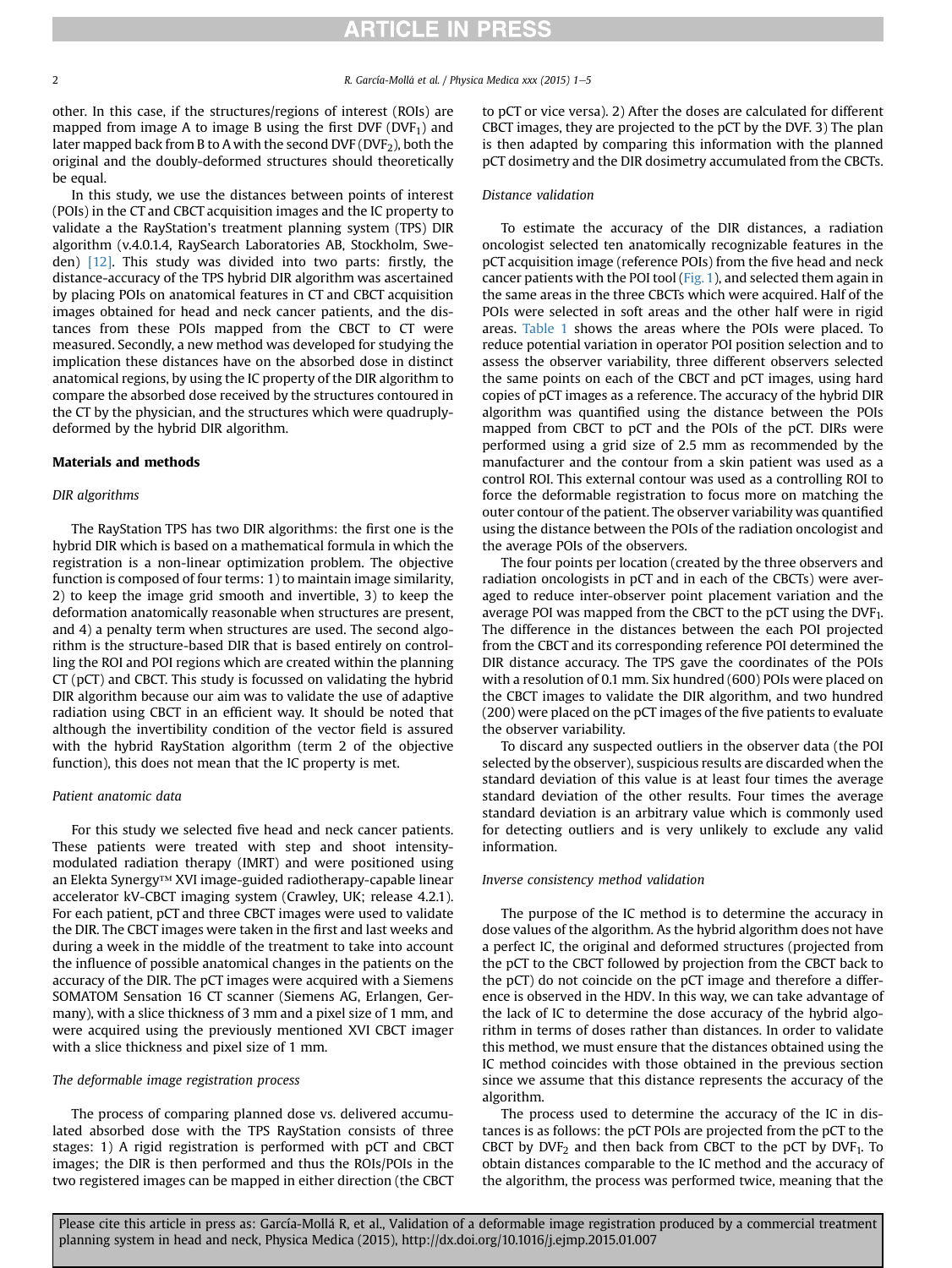## **ARTICLE IN PRESS**

R. García-Mollá et al. / Physica Medica xxx (2015) 1–5 3

<span id="page-2-0"></span>

Figure 1. Points-of-interest (POIs) are represented by yellow spheres in the planning computed tomography (pCT) images from a head and neck region. Table 1 shows the anatomical positions of POIs. (For interpretation of the references to color in this figure legend, the reader is referred to the web version of this article.)

POIs are deformed four times (quadruply-deformed points). The POIs are projected from the pCT to the CBCT, then back from the CBCT to the pCT, and the process is repeated again (pCT to CBCT and CBCT to  $pCT$ ). In DVF<sub>1</sub>, the CBCT is selected as reference image and the pCT is deformed; for  $DVF<sub>2</sub>$ , the pCT is selected as reference image and the CBCT is deformed. Exactly the same process is carried out with the structures contoured by the physician in the pCT and so, if the IC method distances and validation distances are comparable, IC method dose-validation is correct. Figure 2 shows a diagram explaining these two processes.

#### Dose validation

Although it is important to determine the DIR distance accurately, the most important quantity in radiotherapy is absorbed dose. Uncertainty in DIR distance has different effects on the absorbed dose, depending on the treatment zone  $[9]$ . The procedure used to evaluate the dose accuracy of the hybrid DIRs algorithm is based on the IC metric: structures contoured in the pCT are projected onto the CBCT by DVF<sub>2</sub> and then these structures are projected from the CBCT to the original pCT by  $DVF_1$ . As for the POIs (refer to 2.5 section), this process is performed twice, so, in total, the structures are deformed four times. This quadrupledeformation method eliminates the influence of CBCT dosecalculation in the calculation of DIR accuracy [\[15\]](#page-4-0). The size of the field of view (FOV) of CBCT must be taken into account when comparing the original and the quadruply-deformed structures as these structures can be out of FOV. These structures were not included in the study.

Table 1 Anatomical positions of the ten POIs placed in each patient's pCT and CBCT.

| POI | Anatomical areas                 |
|-----|----------------------------------|
|     | Nasal septum                     |
| 2   | Right temporomandibular Joint    |
| 3   | Right vocal cord                 |
|     | Odontoid apophysis               |
| 5   | Right submandibular gland        |
| 6   | Uvula                            |
|     | Epiglottis                       |
| 8   | Hyoid bone                       |
| 9   | Right sternocleidomastoid muscle |
| 10  | Right mastoid air cells          |
|     |                                  |

#### Results and discussion

#### Distance validation

[Table 2](#page-3-0) shows the average distance measured of the POIs projected from the CBCT to the pCT, and of the POIs into the acquisition pCT, and the SD (coverage factor  $k = 1$ ) for the five head and neck cancer patients included in the study. [Figure 3](#page-3-0) shows the accuracy of DIR for each area. The POIs in soft and rigid areas had an average distance of 2.0  $\pm$  0.1 and 1.4  $\pm$  0.5 mm respectively. The average distance was  $1.7 \pm 0.8$  mm, which equals or is less than the accuracy of other algorithms [\[2,3\]](#page-4-0). Only ten POIs had an average distance of more than 3 mm, and using the 4SD criterion to discard outliers, 17 (2.8%) of 600 placed POIs were discarded. The average distance of observer variability was  $0.06 \pm 0.04$  mm.

Inverse consistency method validation

[Table 3](#page-3-0) shows the distances from the averaged original pCT POIs, and the doubly-deformed and quadruply-deformed POIs. The distances obtained with the IC method for doubly-deformed POIs



Figure 2. Top of the diagram (1) shows the validation distances method: The radiation oncologist selected the same POI in the pCT (x1) and in the cone beam computed tomography (CBCT; z1) and then three observers selected the same POI in the CBCT (z2, z3, z4). The four CBCT points are averaged (0), and this point is projected by the second deformation vector field (DVF<sub>2</sub>) to the pCT (0'). The distances between 0' and x1 represent the accuracy of the deformable image registration (DIR) algorithm. The bottom of the diagram (2) shows the inverse consistency (IC) method: The point selected by the radiation therapist is projected from pCT to CBCT by  $DVF_1$ , and after from CBCT to the pCT by  $DVF_2$ . The distances between x1 and x1<sup>n</sup> gives the IC metric result from the DIR algorithm.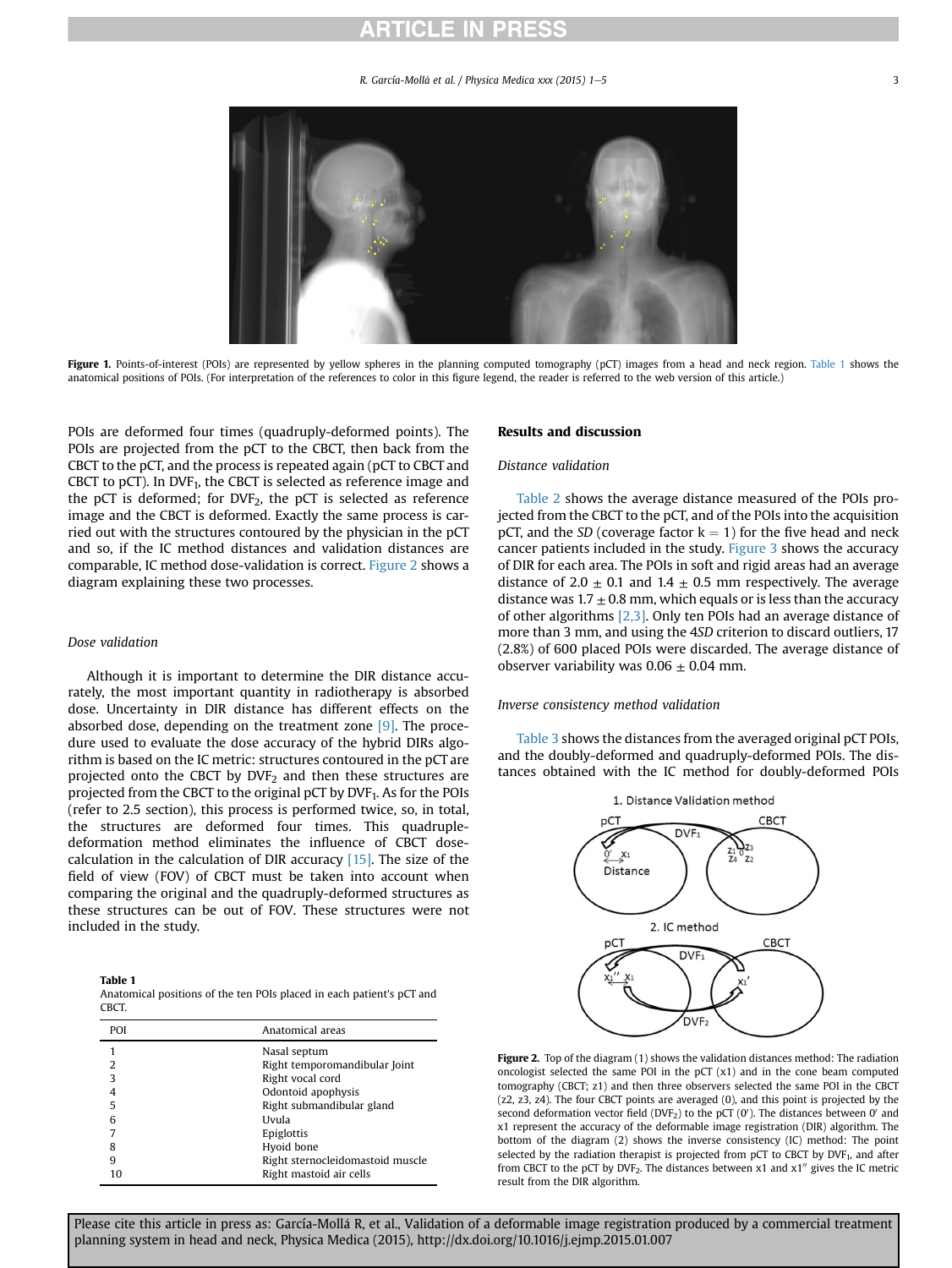<span id="page-3-0"></span>4 R. García-Mollá et al. / Physica Medica xxx (2015) 1–5

#### Table 2

Average distance and standard deviation (coverage factor  $k = 1$ ) of the POI DIRs projected from the CBCT to the TPS and pCT POIs. The POIs were projected using the RayStation TPS hybrid algorithm for the five different head and neck cancer patients included in the study.

| Patient | POI distance<br>(mm) |
|---------|----------------------|
|         | $1.6 \pm 0.8$        |
| 2       | $1.8 + 0.9$          |
| 3       | $1.5 + 0.7$          |
| 4       | $1.7 + 0.7$          |
| 5       | $1.8 \pm 0.6$        |
| Average | $1.7 + 0.7$          |

(0.9 mm) are close to half of the validation distance (1.7 mm). This indicates that the uncertainty of the IC of this algorithm is lower than the uncertainty of the DIR algorithm. As the difference in distances was nearly half of the validation distances we decided to repeat the IC method (quadruply-deformed) to ensure that the distances were similar. The distance obtained with the quadruplydeformed IC method was  $1.7 \pm 0.9$  mm, comparable with the DIR validation distance of 1.7  $\pm$  0.8 mm.

#### Dose validation

Table 4 shows differences in the DVHs, between the original pCT structures and the quadruply-deformed structures. There was more DVH variation in the temporomandibular joint (TMJ) than in other structures due to its small size, meaning that any small DIR error greatly impacted the TMJ dose-value. Moreover, the parotid, the brainstem, and the brain are poor-contrast areas, thus reducing the accuracy of the DIR produced by the TPS in these areas. These have a high dose-gradient which means that small differences in the distances result in large dose-differences delivered (over 1 Gy). In the case of spinal cord, small differences in volume have a great impact in the average dose and the  $D_{50}$ . When the average dose value differences are high (greater than 1Gy), the SD is also important, indicating that there is great variation among the

|--|

Distances from the averaged original pCTs to the doubly-deformed and quadruplydeformed POIs in the five different head and neck cancer patients included in the study.

| Patient | <b>Distance</b>      |                         |  |  |  |
|---------|----------------------|-------------------------|--|--|--|
|         | Doubly-deformed POIs | Quadruply-deformed POIs |  |  |  |
|         | (mm)                 | (mm)                    |  |  |  |
|         | $0.7 + 0.3$          | $1.4 + 0.5$             |  |  |  |
| 2       | $0.7 + 0.4$          | $1.5 \pm 0.7$           |  |  |  |
| 3       | $0.8 \pm 0.4$        | $1.4 + 0.6$             |  |  |  |
| 4       | $0.9 \pm 0.5$        | $1.8 + 1.0$             |  |  |  |
| 5       | $1.3 + 0.7$          | $2.5 + 1.4$             |  |  |  |
| Average | $0.9 \pm 0.4$        | $1.7 + 0.9$             |  |  |  |

#### Table 4

| Differences in the DVHs, i.e. the dose-value, between the original pCT structures and |
|---------------------------------------------------------------------------------------|
| the quadruply-deformed (IC method) structures. TMJ: temporomandibular joint;          |
| CTV: clinical target volume; PTV: planning target volume.                             |

|              | Volume                      | <b>Differences</b> |                         |               |                |               |
|--------------|-----------------------------|--------------------|-------------------------|---------------|----------------|---------------|
| $\rm (cm^3)$ | $D_{98}$                    | $D_{95}$           | Average                 | $D_{50}$      | D <sub>2</sub> |               |
|              |                             | (cGy)              |                         |               |                |               |
| TMI          | $0.18 \pm 0.05$             | $50 + 30$          | $50 \pm 40$             | $99 \pm 70$   | $130 \pm 10$   | $100 + 70$    |
| Brain stem   | $11 + 8$                    | $40 + 20$          | $50 \pm 20$             | $100 \pm 100$ | $50 \pm 60$    | $90 \pm 50$   |
| Brain        | $40 \pm 50$                 |                    | $0.2 + 0.2$ $0.1 + 0.2$ | $20 \pm 20$   | $20 \pm 30$    | $200 \pm 100$ |
| Larynx       | $1.1 \pm 0.5$               | $80 + 90$          | $80 + 80$               | $50 \pm 10$   | $60 + 40$      | $100 + 100$   |
| Jaw          | $12 \pm 1$                  | $70 \pm 70$        | $60 + 50$               | $40 \pm 30$   | $50 \pm 30$    | $34 \pm 03$   |
| Cord         | $2 \pm 1$                   | $70 + 90$          | $60 + 60$               | $110 + 80$    | $200 + 300$    | $52 \pm 70$   |
|              | Optic nerve $0.24 \pm 0.01$ | $30 \pm 10$        | $30 \pm 10$             | $36 \pm 2$    | $30 + 3$       | $60 \pm 30$   |
| Eyes         | $7 \pm 10$                  | $20 \pm 20$        | $30 + 20$               | $20 \pm 20$   | $30 + 20$      | $45 + 30$     |
| Parotid      | $1.4 + 0.6$                 | $60 + 50$          | $50 + 30$               | $80 + 40$     | $70 + 40$      | $100 + 200$   |
| <b>PTV</b>   | $10 + 9$                    | $60 \pm 60$        | $40 \pm 30$             | $40 \pm 40$   | $20 \pm 40$    | $30 + 60$     |
| <b>CTV</b>   | $6 \pm 6$                   | $30 + 40$          | $30 \pm 40$             | $40 + 80$     | $20 \pm 30$    | $40 \pm 70$   |

differences. However, even taking these issues into account, there was very little DVH variation compared with the absolute dose values, indicating that the DIR algorithm works reasonably well. This indicates, for the first time in head and neck region cancer patients, that the hybrid DIR algorithm is useful for planning adaptive radiation treatments using CBCT, although radiation



Figure 3. Box-and-whisker plot showing the accuracy of each area. The points represent the maximum, the upper quartile, the mean, the lower quartile and the minimum distance.